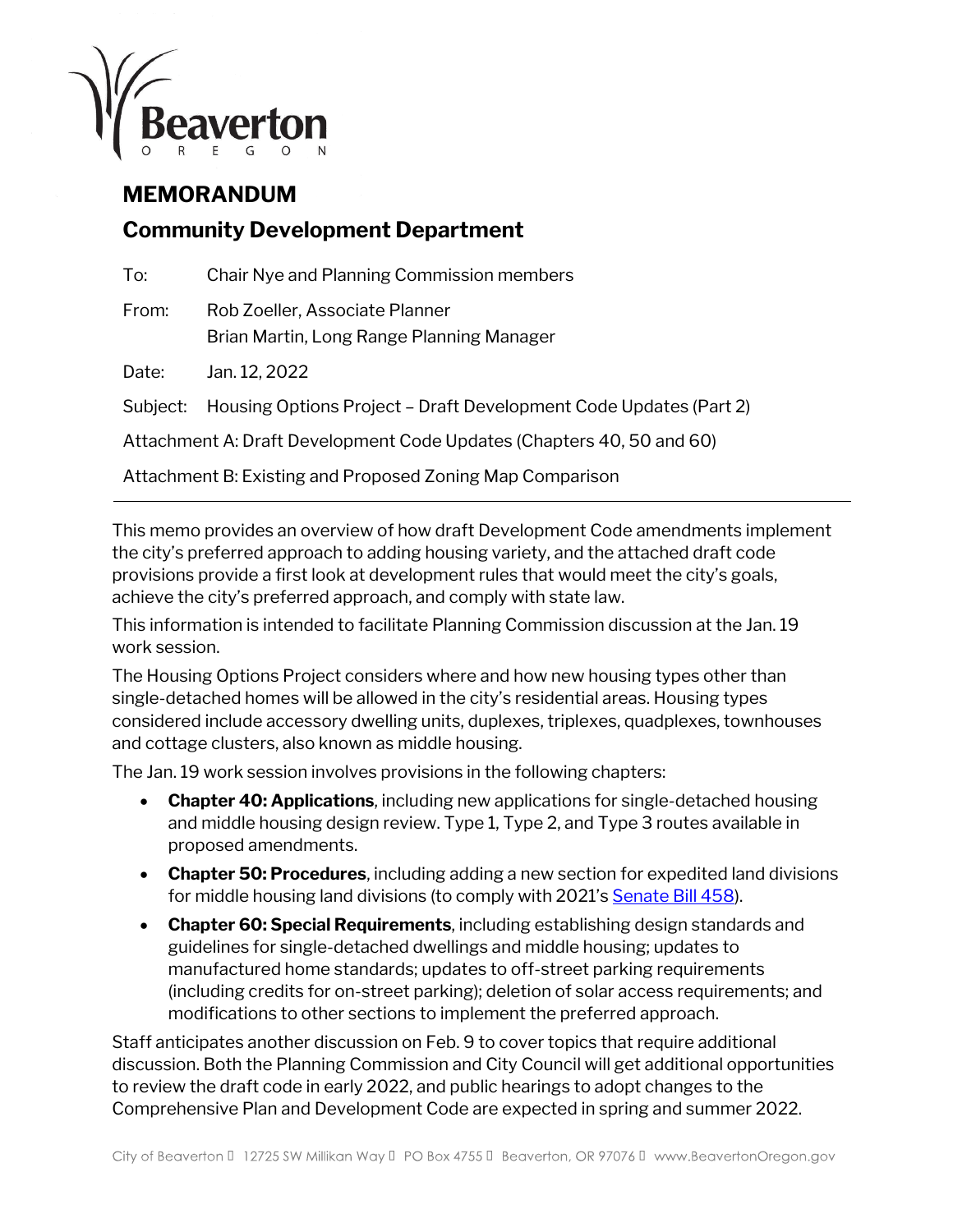## **More Information on State Law and the State Model Code**

State law has a major influence on this project. In 2019 the legislature adopted [House Bill](https://olis.oregonlegislature.gov/liz/2021R1/Downloads/MeasureDocument/HB2001/Enrolled)  [2001](https://olis.oregonlegislature.gov/liz/2021R1/Downloads/MeasureDocument/HB2001/Enrolled) (HB2001), which requires local governments to allow duplexes on all lots and triplexes, quadplexes, townhouses and cottages clusters in areas where zoning allows single-family detached homes.

The Department of Land Conservation and Development (DLCD) published administrative rules that implement HB2001. The rules provide three paths for cities like Beaverton to comply with the law:

- 1. Comply with the state's minimum compliance standards,
- 2. Adopt the [state-approved model code,](https://www.oregon.gov/lcd/UP/Documents/OAR660046%20EXHIBIT%20B%20-%20Large%20Cities%20Middle%20Housing%20Model%20Code%2020201209.pdf) or
- 3. Create alternatives to minimum compliance standards:
	- a. The [performance standard approach](https://secure.sos.state.or.us/oard/displayDivisionRules.action?selectedDivision=5988) allows the city to use lot sizes and/or densities to regulate middle housing differently if the city allows a substantial percentage of housing (which varies by type) on lots in residential areas widely distributed throughout the city.
	- b. The [master plan communities approach](https://secure.sos.state.or.us/oard/displayDivisionRules.action?selectedDivision=5988) allows cities to use master plans for areas if middle housing is allowed, and certain densities are achieved.
- 4. Create [alternative siting or design standards:](https://secure.sos.state.or.us/oard/displayDivisionRules.action?selectedDivision=5988) The city could adopt siting or design standards not allowed in the model code or minimum compliance standards if the standards do not cause "unreasonable cost or delay" in middle housing production.

The preferred approach is based on a combination of the state's minimum compliance standards and the state-approved model code.

## **Preferred Approach**

In August and September, staff created [a preferred approach](https://www.beavertonoregon.gov/DocumentCenter/View/32867/DraftPreferredApproach_20210920) that blends several themes from public engagement, feasibility analysis, racial equity analysis and Planning Commission and City Council comments.

The changes proposed in the preferred approach touch on the following three themes:

- 1. **Flexibility:** Promoting financially feasible housing variety opportunities in neighborhoods to reduce segregation; promote racial equity; support building designs that respond to site and climate; increase opportunities for people to live in places that meet their needs; and expand options for property owners.
- 2. **Context:** Customizing where and how units are allowed based on site or neighborhood characteristics in different areas of Beaverton.
- 3. **Community:** Encouraging interpersonal interaction through targeted, limited design and open space requirements.

The draft code amendments are based on the preferred approach, which was informed by significant public engagement.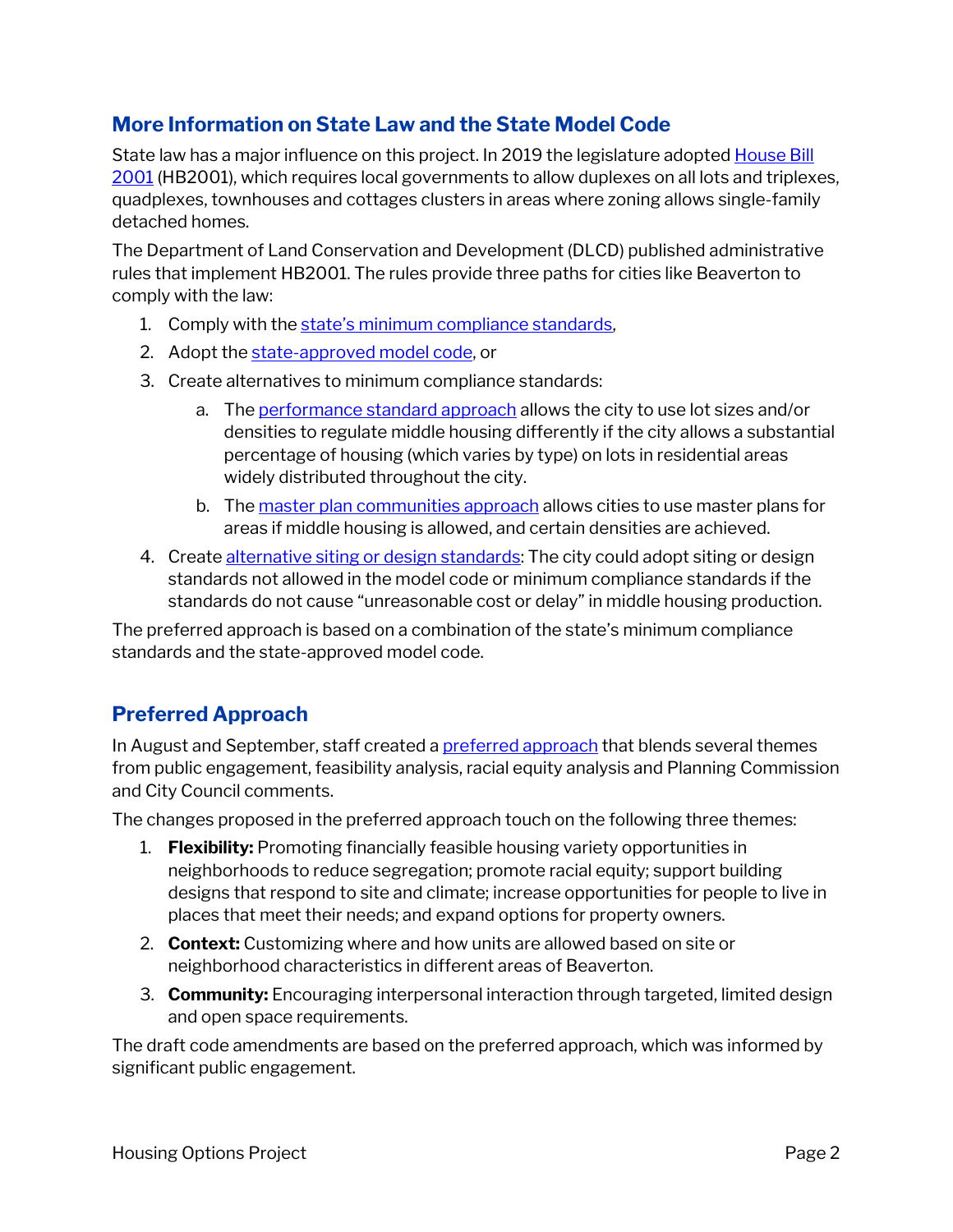# **Draft Code**

## Chapter 40

The draft code amendments would establish three applications for single-detached homes and middle housing that would apply in the proposed Residential Mixed A (RMA), Residential Mixed B (RMB) and Residential Mixed C (RMC) zones.

- **Single-Detached and Middle Housing Design Review One** would apply to new single-detached dwellings or middle housing as well as building additions. It is a Type 1 application. The decision-making authority is the Community Development Director (typically delegated to staff). The proposal would have to meet all standards to be approved. See Section 40.21.15.1 in the draft code.
- **Single-Detached and Middle Housing Design Review Two** would apply to new single-detached dwellings or middle housing as well as building additions. It is a Type 2 application. The decision-making authority is the Community Development Director (typically delegated to staff). The proposal would have to meet the standards but seek staff approval to vary standards using one guideline. See Section 40.21.15.2 in the draft code.
- **Single-Detached and Middle Housing Design Review Three** would apply to new single-detached dwellings or middle housing as well as building additions. The decision-making authority is the Planning Commission. It is a Type 3 application. The proposal would have to meet the design guidelines, although the applicant could choose to meet the corresponding standards to comply with some of the guidelines. See Section 40.21.15.3 in the draft code.

The amendments also revise the expedited land division section to implement Senate Bill 458. See Section 40.45.15.9.

Senate Bill 458 was adopted by the Oregon Legislature in 2021. It allows lot divisions for middle housing build consistent with HB2001 that enable middle housing units to be sold or owned individually. The city must allow an expedited land division for these lot divisions.

For example, if a property owner built a triplex on a 7,000-square-foot lot in Beaverton consistent with HB2001, the property owner could later apply for an expedited land division to create a lot for each of the triplex units so they could be sold individually. The city could apply all its Development Code rules to the original 7,000-square-foot parent lot. Review of the child lots works differently.

The city cannot require the child lots to have street frontage, driveway access, minimum lot sizes, minimum lot dimensions or apply other review criteria. The child lots would be required to have separate utilities; easements for pedestrian access, common areas, driveways, parking areas, and utilities. They also would have to meet Building Code. The child lots would be limited to one housing unit per child lot.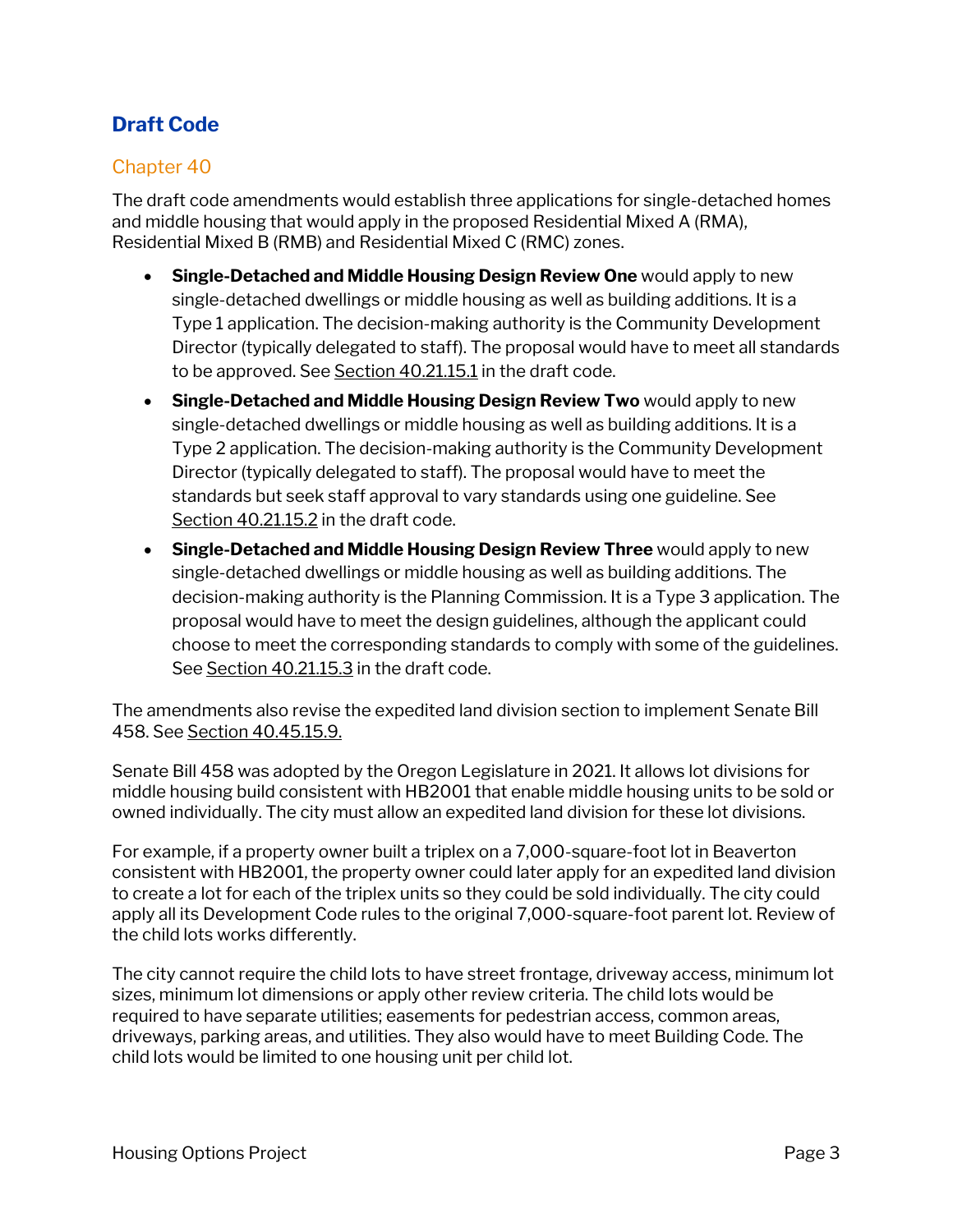## Chapter 50

The draft code provides the procedure for expedited land divisions that comply with Senate Bill 458 and Middle Housing Land Divisions. See Section 50.53.

## Chapter 60

#### **Design Standards and Guidelines for Single-detached Dwellings and Middle Housing (Section 60.05.60)**

The draft code proposes design standards for single-detached homes and middle housing. These standards are organized by housing type and cover the following topics:

- Single-Detached Dwellings, Duplexes, Triplexes, and Quadplexes
	- o Main Entries, location
	- o Windows, percentage facing street
	- $\circ$  Outdoor open area, minimum requirements by lot size and design requirements
	- $\circ$  Tree planting, tree preservation and planting standards, with fee in lieu option for planting
	- o Garages and off-street parking areas, limit on percentage along street frontage
	- o Driveway location and driveway approaches
	- o Solid waste facilities
- Townhouse standards
	- o Same topics as required for single-detached and plexes, in addition to maximum number of units in a structure.
- Cottage cluster standards
	- $\circ$  Same topics as required for single-detached and plexes, in addition to:
		- **Maximum number of dwellings**
		- **Building footprint maximum**
		- Cottage orientation
		- Courtyard design
		- Community building design requirements
		- Pedestrian access standards
		- Parking design standards

The draft code includes design standards that would be used in the Type 2 and Type 3 processes if applicants want to vary from the design standards. They cover the topics addressed in the standards and are intended to provide flexibility to address site constraints or allow innovative approaches to middle housing while ensuring developments are consistent with the intent of the code.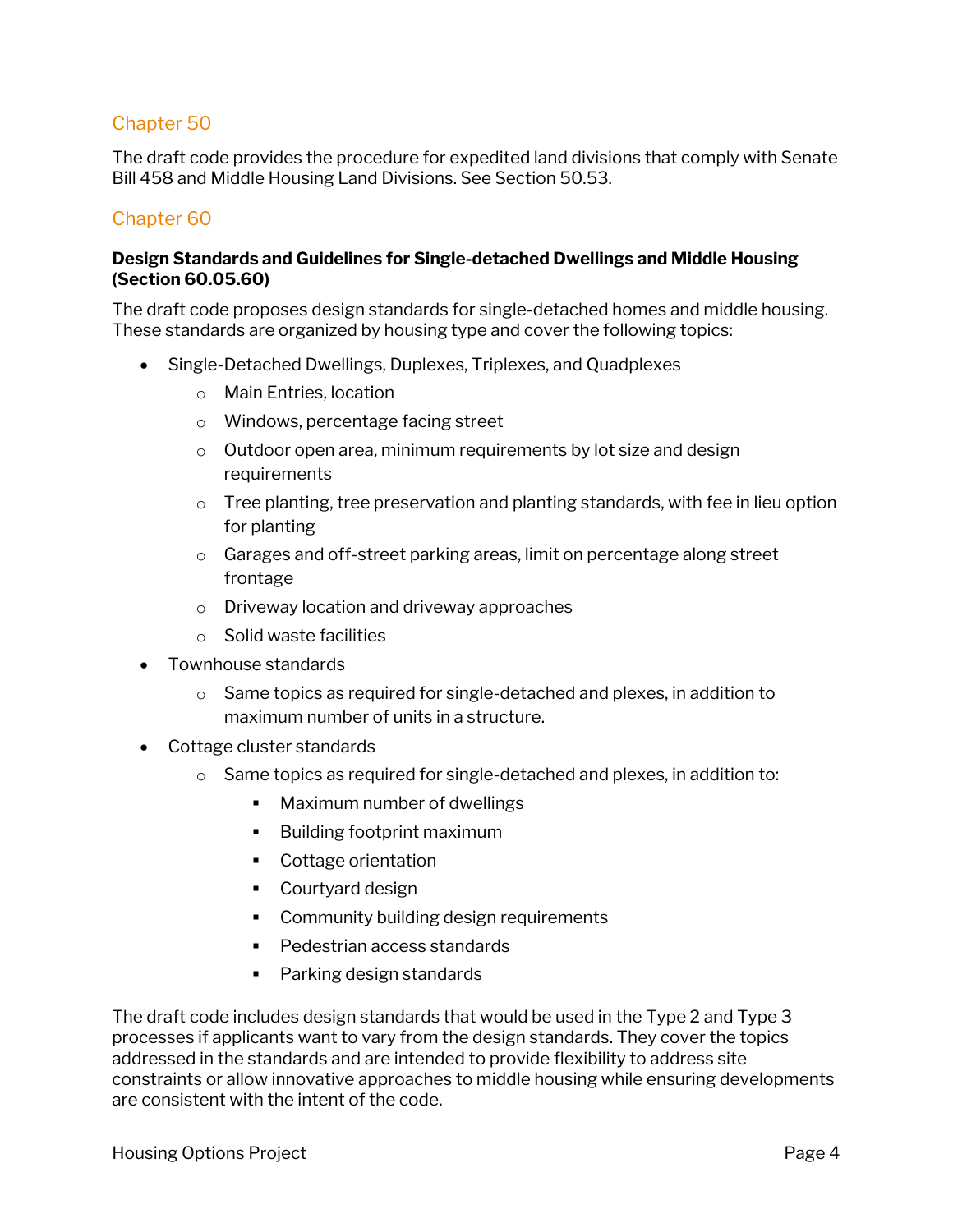The discretionary design guidelines path is an option applicants can choose to take.

See additional information about the design standards and guidelines on pages 7-9.

## **Buffers (Table 60.05.2)**

The draft code proposes revisions to the buffer table to update the zone names. The proposals also scale back when buffers are required to reflect that RMA, RMB, and RMC all allow a variety of housing types and are no longer exclusively or mostly intended for singledetached dwellings

#### **Manufactured Home (Section 60.20.20)**

The draft code proposes revisions to manufactured home regulations to ensure the rules are consistent with state law, manufactured homes generally are treated the same as single-detached dwellings where appropriate, and the manufactured homes are a viable choice for middle housing (to be part of a duplex, triplex, quadplex or cottage cluster).

The draft code is proposed to remove design requirements that are not applied to singledetached housing, not clear and objective, or that could unnecessarily increase the cost of manufactured homes (such as size requirements that prevent smaller units or requiring an added garage or carport). The proposed code does retain a few provisions specifically allowed in state law, including the excavated and back-filled foundation with an enclosed perimeter, the thermal envelop requirement and the restriction on manufactured homes abutting a historic district or landmark.

Although manufactured homes can be used as part of middle housing, the Development Code (and state law) define manufactured home parks as sites with four or more manufactured homes. So once more than three manufactured homes are placed on a site, it becomes a manufactured home park and would have to be consistent with standards for a park.

#### **Off-street Parking (Section 60.30.10.5, Table 60.30.10.5.A, and Table 60.30.10.4.B, Section 60.30.10.10)**

Off-street parking requirements establish the minimum number of spaces that must be included on the lot for car storage when development occurs. These spaces take up space on the lot and can compete with space needed for housing, outdoor open space or tree preservation/planting. Minimum off-street parking requirements also can help ensure adequate parking, especially in neighborhoods with no or few on-street parking spaces present.

The preferred approach contemplated reduced off-street parking requirements in part because of a significant and urgent need for housing and a greater variety of housing in the city. The draft code also must be consistent with state law, which caps minimum parking requirements at one space per unit at the most — and for some housing types on some lot sizes even lower.

The draft code's off-street parking requirements for vehicles are in Table 60.30.10.5.A, and the requirements for bicycle parking are in Table 60.30.10.5.B. The draft code does not currently include bicycle parking for single-detached dwellings and middle housing.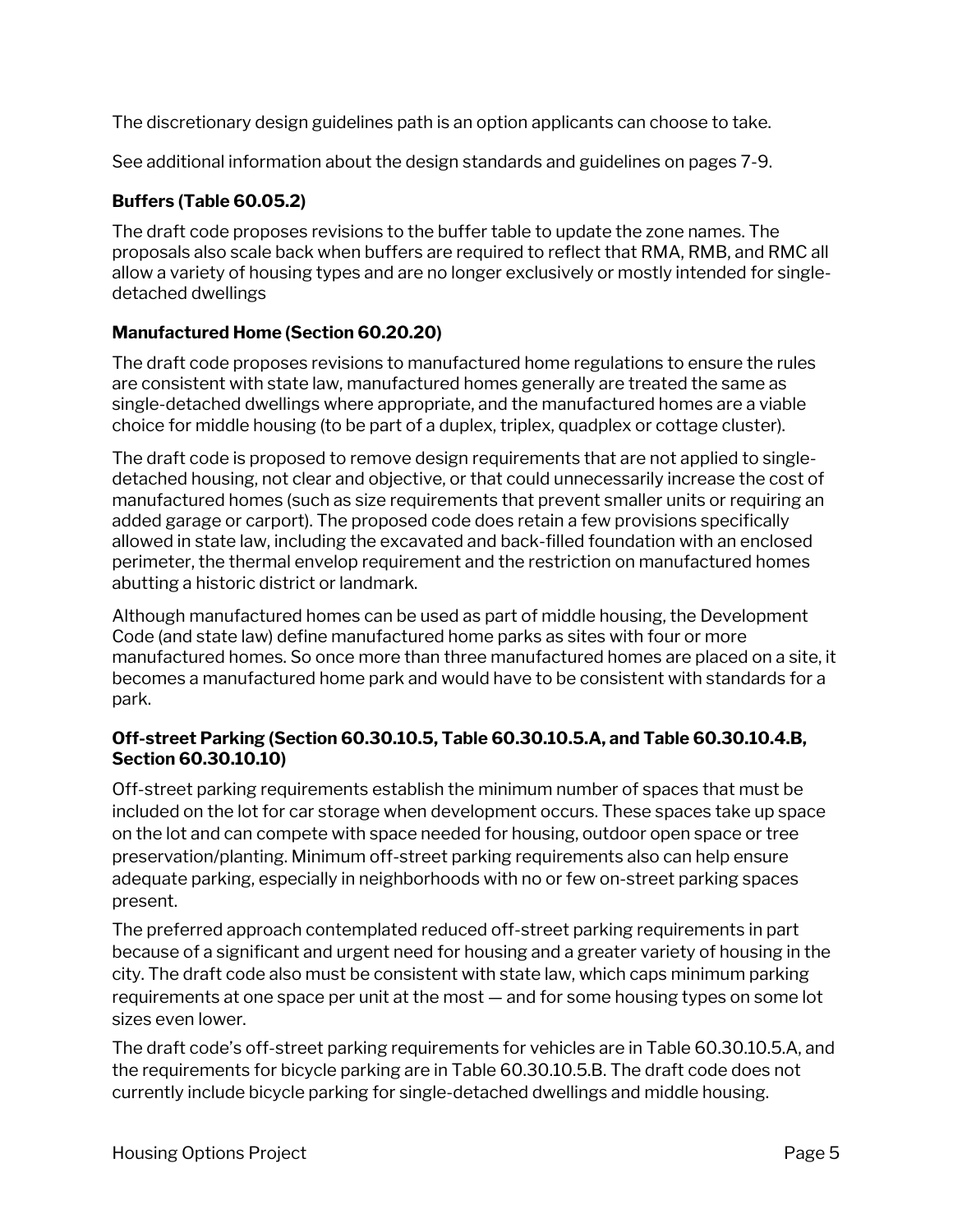In addition, some modifications are proposed for the location of vehicle parking on sites, as found in Section 60.30.10.10. Off-street parking credits that can be used to reduce offstreet parking minimum requirements are also found in Section 60.30.10.10.

### **Solar Access Standards**

Staff proposes to delete the solar access protection standards, which currently only apply to the R5, R7 and R10 zones. Although promoting solar energy production is desirable, this section of code was written with exclusively single-detached dwellings in mind and there is no practical way to apply them to the mix of housing types allowed in the RMA, RMB and RMC zones. It also would take significant work to determine how to make them entirely clear and objective and compliant with state laws regarding middle housing and middle housing land divisions. Issues include:

- Solar access standards calibrated for single homes on larger lots. For example, some provisions limit development on a certain portion of the lot, which might not be an issue on a 7,000-square-foot lot but likely would be more of a constraint on lots between 2,000 square feet and 5,000 square feet that are allowed in many locations in RMA, RMB and RMC. Those limitations might mean there is not enough room for a duplex, triplex, quadplex on smaller lots where outdoor open space and parking are required.
- Not all provisions use clear and objective standards. Section 60.45.10.5.B that requires a judgement about "significant development amenities" and "significant diminution in the market value."
- Many of the provisions could cause "unreasonable cost or delay" for middle housing, which state law does not allow.
- As the code is written, a large percentage of lots would be exempted because the code assumes a "shadow pattern" from districts that are not single-family residential zones, which includes RMA, RMB and RMC. The shadow pattern is the "from the largest structure allowed at the closest setback on adjoining land, whether or not that structure now exists." That means the shadow is assumed to be a 35-foot-tall or 40-foot-tall building at the abutting properties' setbacks, which would generate large shadows on many lots.
- State law (Senate Bill 458) requires cities to allow middle housing land divisions to facilitate fee-simple sales of middle housing. For example, a property could build a duplex and then create "child lots" under each duplex so the units could be sold rather than rented. State law does not allow the city to apply many of the solar access standards to those lots.

In summary, the standards designed for single-detached houses on larger lots are not applicable to zones where a mix of housing types and smaller lot sizes are allowed. The city could conduct a future project to determine a new approach to solar access.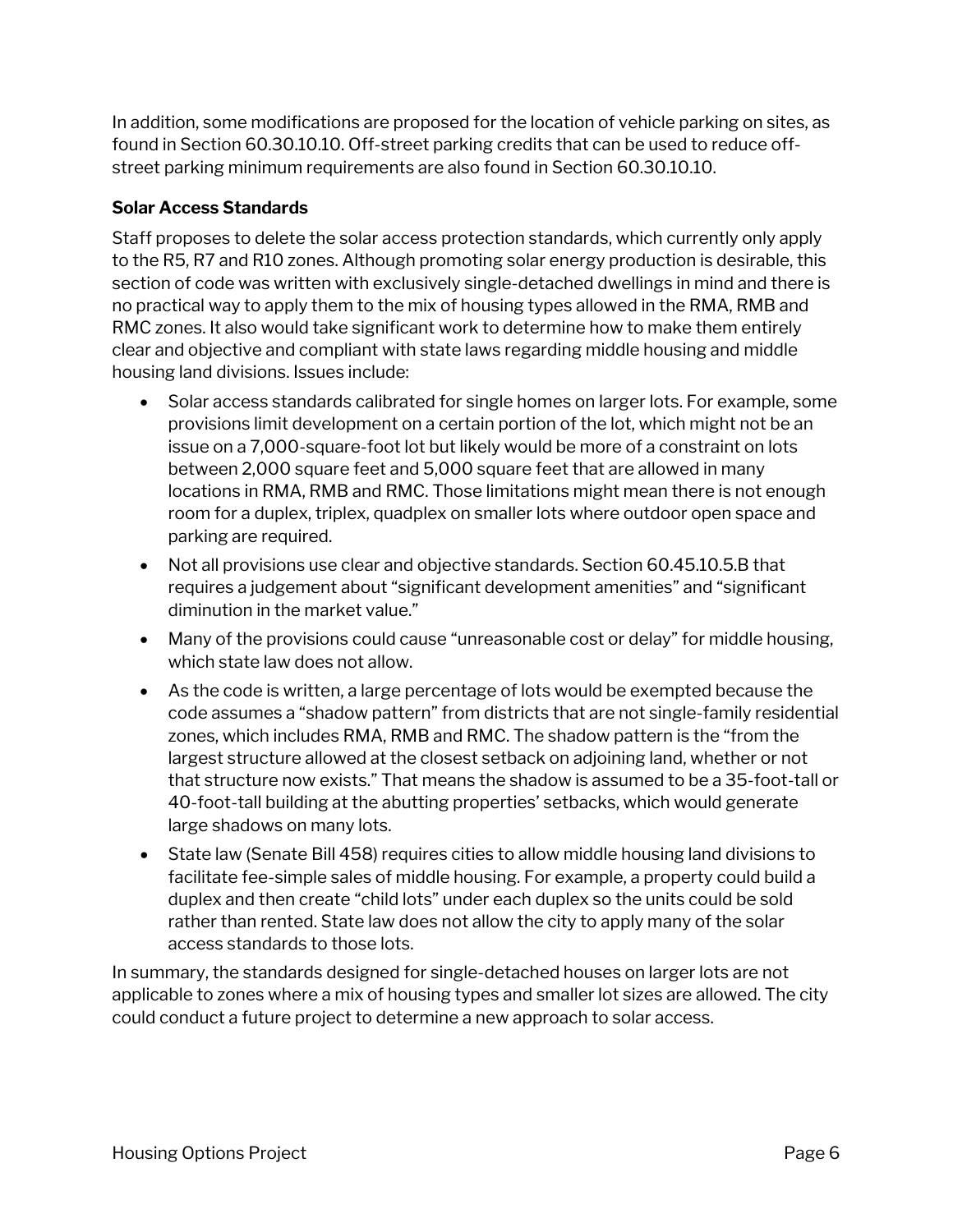#### **Accessory Dwelling Unit (60.50.03)**

The draft code makes minor changes to comply with state law and establish how accessory dwelling units (ADUs) are handled in the new RMA, RMB, and RMC districts. Changes include:

- Making sure that ADUs are only allowed with a single-detached home, not other middle housing types.
- Setting the maximum size at 800 feet, unless they are occupying an existing floor inside an existing home, in which case they can occupy the entire floor.
- Clarifying that ADUs can be added to accessory structures, such as garages.
- Allowing ADUs to be as close as 5 feet from the year property line if the maximum height of the ADU is 15 feet.

## **Projections into Required Yards and Public Right-of-Way. (60.50.15)**

The draft code allows decks to project into the rear setback in RMB and RMC if the deck is at least 5 feet from the property line and the maximum deck height measured to the top of the railing is 20 feet. Decks are a frequent reason property owners request flexible setbacks. Flexible setbacks were deleted from Chapter 20, so this provision was added to address the frequent requests for decks in the rear setback. Rear setbacks are proposed to be 15 feet in RMB and RMC.

## Design Standards and Guidelines

The design standards and guidelines in Chapter 60 implement several strategies from the preferred approach, including:

- Strategy 8. Ensure outdoor open space
- Strategy 9. Implement design standards
- Strategy 10. Encourage tree preservation and require planting
- Strategy 11a. Create different rules for townhouses
- Strategy 11b. Create different rules for cottage clusters

#### **Main entries (Table 60.05.60.1.S1 and G1)**

The standard requires at least one entry per residential structure to provide an entry in one of four different formats – directly at the street, at an angle to the street, facing a common open space that opens onto the street, or onto a porch or similar space that opens toward a street. The guideline provides a discretionary path for applicants to meet the intent of having some entries visible from and accessible from the street or on-site parking areas. A Type 3 Planning Commission review would need to review the guideline.

## **Windows (Table 60.05.60.1.S2 and G2)**

The standard requires 15 percent of street-facing facades to include windows or entrance doors, except for structures where most of the façade isn't visible from the street. The guidelines provide discretionary paths where a visible connection is required between the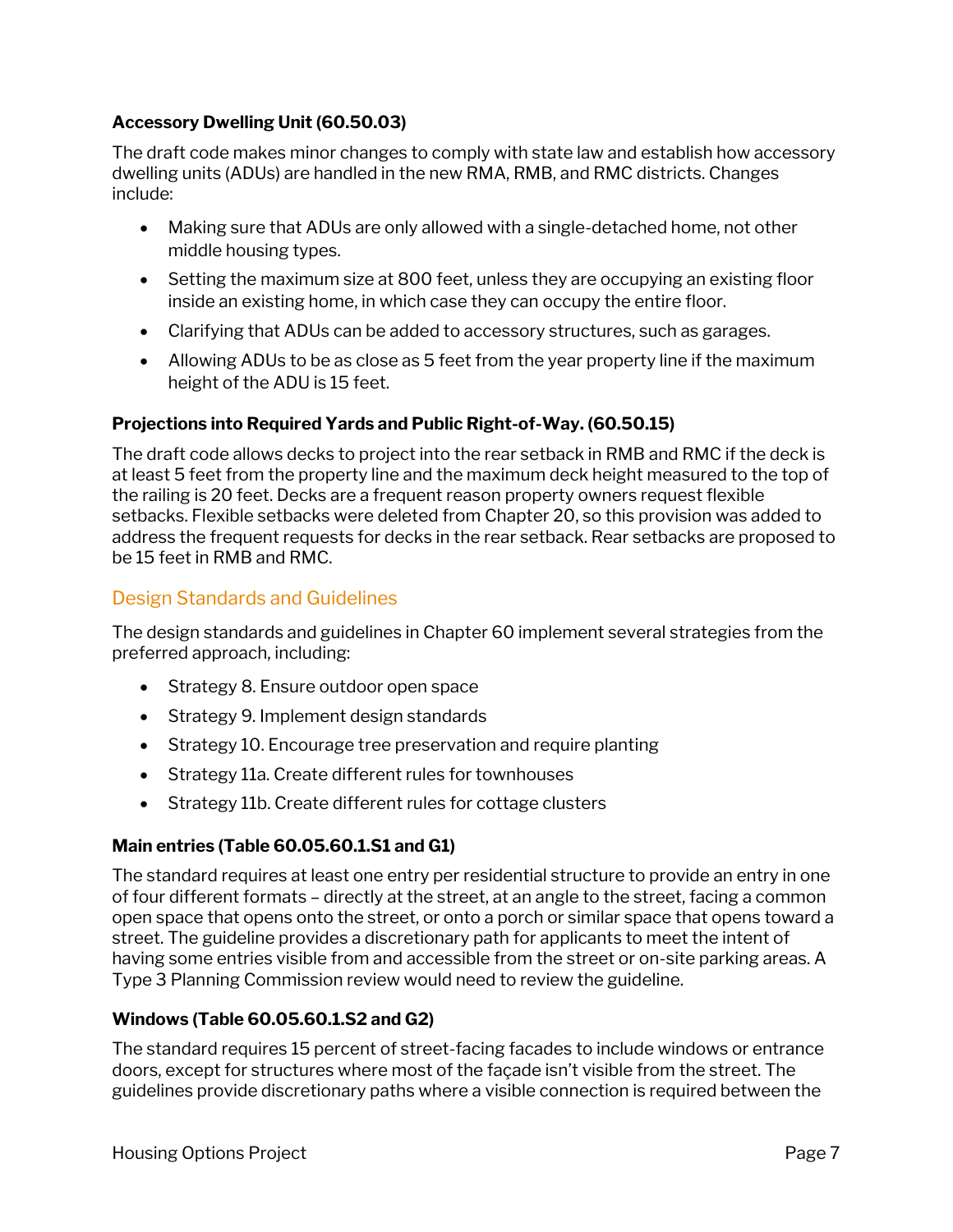resident and the street for structures near the street and visible from the street. Under a Type 2 staff review, the window percentage could be reduced to 12 percent if special site conditions exist. A Type 3 Planning Commission review would need to find that the number, size and placement of windows provide the opportunity for visual connections between the building and the street.

#### **Outdoor Open Area (Table 60.05.60.1.S3 and G3)**

The standard requires open space based on lot size, starting at 200 square feet and scaling up to 500 square feet for the largest lots. Design standards require at least one portion of the open space to be accessible to all units on the site and be able to fit a 12-foot-by-12-foot square inside to make sure the space is usable. These open areas are allowed in the front and rear setbacks and some of the area can be provided through private open space.

A guideline allows a 20 percent reduction in required open area on lots larger than 3,000 square feet through a Type 2 staff review if there are special conditions on the site. A second guideline allows more significant variation from the standard using a Type 3 Planning Commission review if the applicant can demonstrate that the site plan provides opportunities for outdoor recreation and relaxation at an adequate size to be usable.

## **Tree Planting and Tree Preservation (Table 60.05.60.1.S4 and G4)**

The standards require trees to be planted on the site based on site available on the site for tree planting, either a standard assumption of 30 percent of the site or the actual space left over after subtracting existing and proposed buildings. A combination of small, medium, or large trees can be used to comply. Tree planting standards describe type, location and methods of plantings.

Rather than planting the trees, an applicant can pay a fee in lieu to the city so the city can plant trees elsewhere.

There is no guideline. Applicants must meet the standard.

#### **Garages and Off-street Parking Areas (Table 60.05.60.1.S5 and G5)**

The standard limits the street frontage occupied by garages, on-site parking, and driveways to 50 percent for all parking areas near the street. The guidelines require the development to minimize the visual and safety impacts of garages, parking areas and driveways.

#### **Driveway location (Table 60.05.60.1.S6 and G6)**

The standard allows driveways to be as close as 3 feet from the property line. There is no guideline. The standard must be met.

#### **Driveway approaches (Table 60.05.60.1.S7 and G7)**

The standards limit driveway approaches to 32 feet per frontage. A guideline allows flexibility if, through a Type 3 process at the Planning Commission, the applicant can demonstrate the application limits potential conflicts between vehicles and pedestrians, preserves on-street parking, allows adequate space for trees and minimizes the visual impact of off-street parking.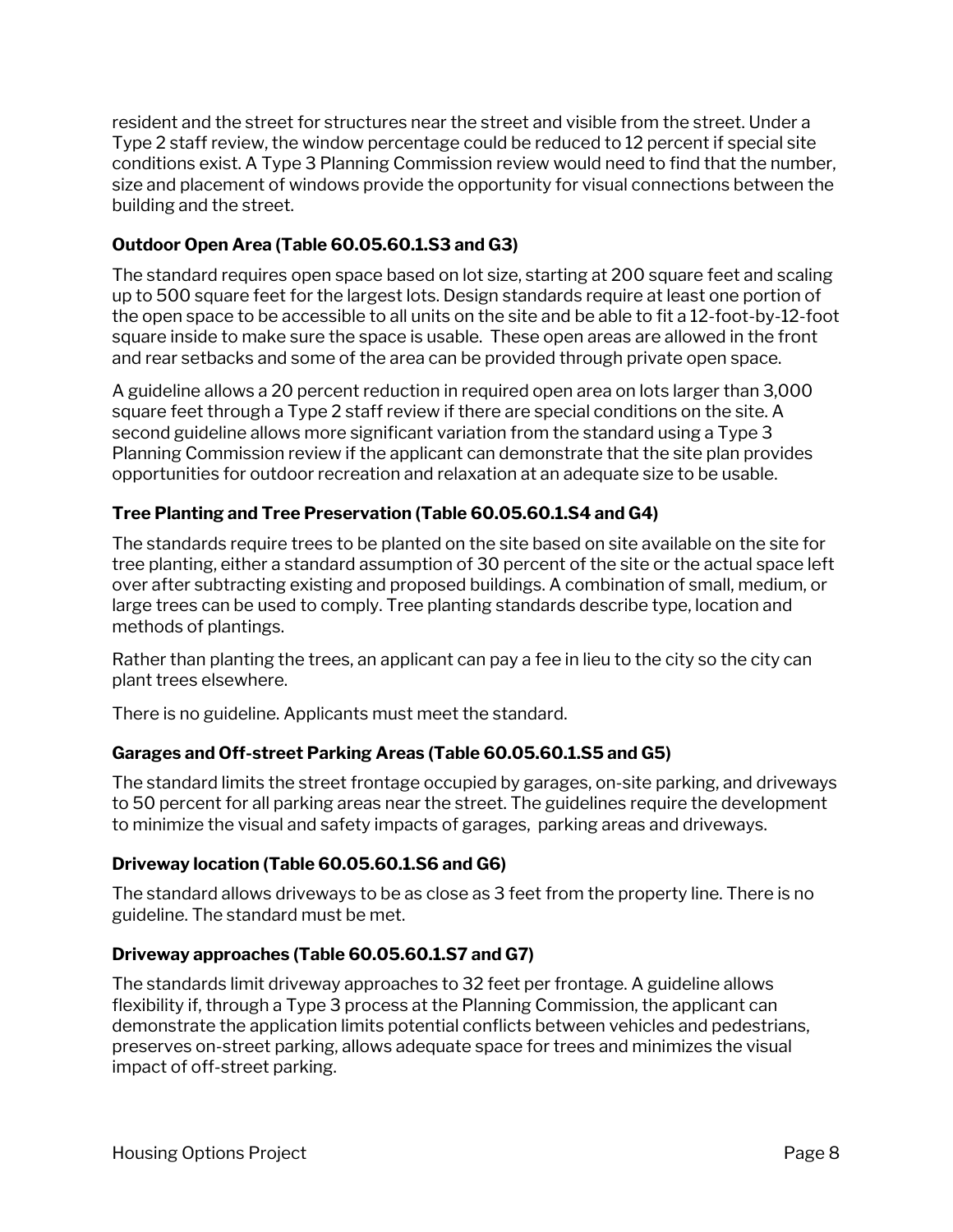#### **Solid Waste Facilities (Table 60.05.60.1.S8 and G8)**

The standards require screening for waste storage facilities on sites where buildings have a combined square footage of at least 4,000 square feet and provide several screening options. The guideline provides a more flexible path if the facilities are screened from an abutting street, if approved through a Type 3 Planning Commission review.

#### **Townhouse standards and guidelines (Table 60.05.60.2)**

Townhouse standards generally rely on the same standards above that address the location of main entries, window coverage, required outdoor open area, tree plantings, garage and off-street parking areas, driveway location and driveway approaches, and solid waste facilities. In addition, new standards and guidelines have been added that relate to the maximum number of units in a townhouse structure. Driveway location and access standards for townhouses will be covered at the February 9 work session.

#### **Cottage cluster standards and guidelines (Table 60.05.60.3)**

Cottage cluster standards generally rely on the same standards above that address the location of main entries, window coverage, required outdoor open area, tree plantings, garage and off-street parking areas, driveway location and driveway approaches, and solid waste facilities. In addition, new standards and guidelines have been added that relate to the maximum number of dwellings in a cottage cluster, cottage orientation and common courtyards, community buildings, pedestrian access, parking design, and incorporating existing structures (including ADUs) into proposed cottage clusters developments.

## Content for the February 9 Work Session

Staff is still reviewing feedback from the December 15 Planning Commission work session, and will bring updated versions of Chapters 20, 30 and 90 back to the Planning Commission for additional consideration.

In addition, staff is working on additional changes to Chapter 60, including Section 60.35 Planned Unit Development and Section 60.55 Transportation Facilities, and anticipates that these will also be available for review at the February 9 work session.

# **Proposed Comprehensive Plan Updates**

Staff anticipates that proposed Comprehensive Plan updates will be available for review in March or April 2022.

## **Discussion**

Staff is generally interested in comments that Planning Commission members have on the approach to draft code updates for Chapters 40, 50 and 60. That said, below are some of the most important questions that we'd like to highlight for the Jan. 19 work session:

• Do you have any comments on the approval criteria for Single-Detached and Middle Housing Design Review Two (Section 40.21.15.2.C.4) and Single-Detached and Middle Housing Design Review Three (Section 40.21.15.2.C.3)?